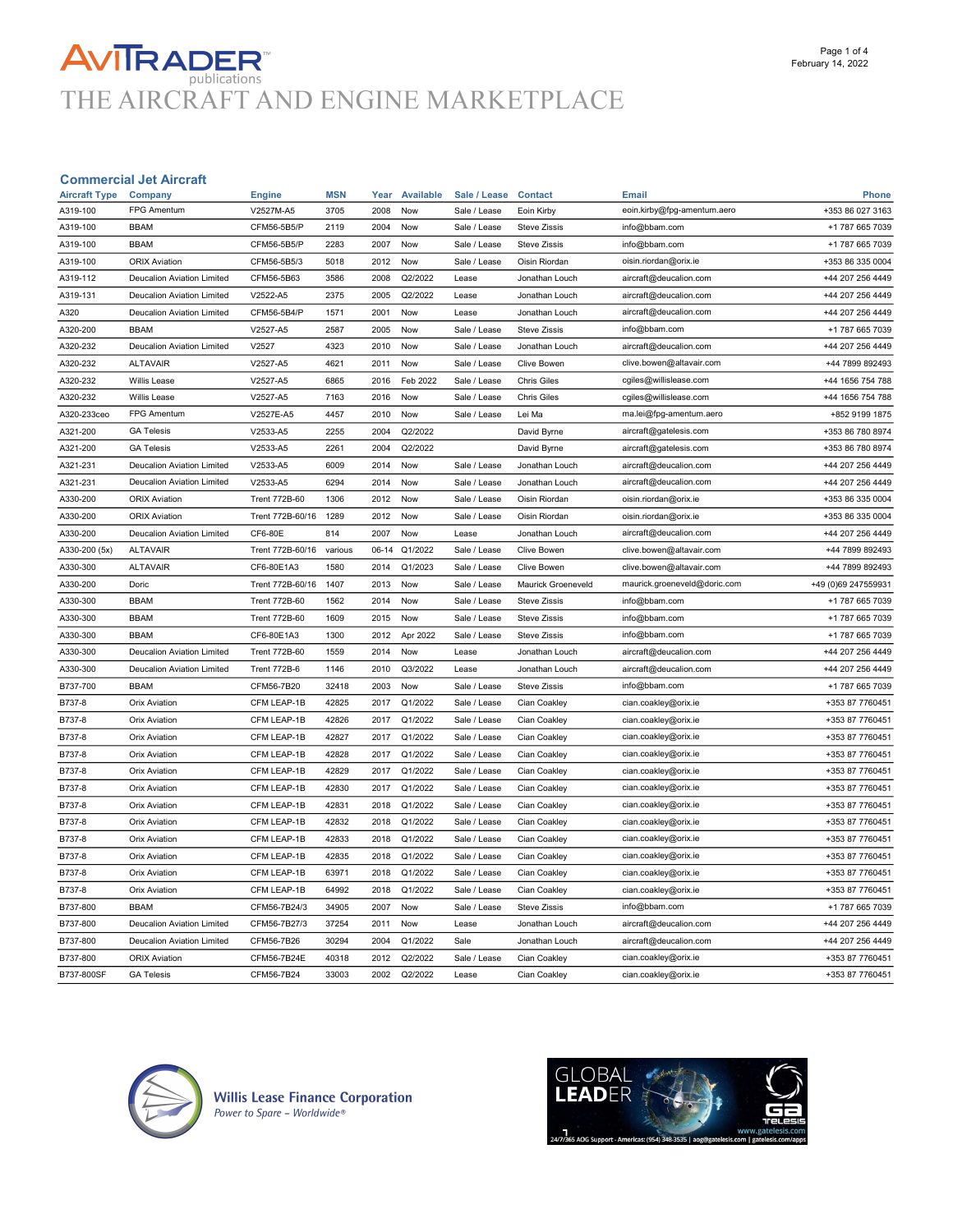### **AVITRADER** THE AIRCRAFT AND ENGINE MARKETPLACE

#### Commercial Jet Aircraft (cont.)

| <b>Aircraft Type</b>     | Company                                   | <b>Engine</b> | <b>MSN</b> | Year | Available        | Sale / Lease Contact |                     | <b>Email</b>                | Phone                   |
|--------------------------|-------------------------------------------|---------------|------------|------|------------------|----------------------|---------------------|-----------------------------|-------------------------|
| B737-900                 | <b>BBAM</b>                               | CFM56-7B26/3  | 34953      | 2007 | Now              | Sale / Lease         | <b>Steve Zissis</b> | info@bbam.com               | +1 787 665 7039         |
| B777-200ER               | <b>BBAM</b>                               | GE90-90B      | 29004      | 1998 | Now              | Sale / Lease         | <b>Steve Zissis</b> | info@bbam.com               | +1 787 665 7039         |
| B777-300ER               | <b>BBAM</b>                               | GE90-115B     | 37898      | 2012 | Apr 2022         | Sale / Lease         | <b>Steve Zissis</b> | info@bbam.com               | +1 787 665 7039         |
| B777-300ER               | <b>BBAM</b>                               | GE90-115BL2   | 37898      | 2012 | Apr 2022         | Sale / Lease         | <b>Steve Zissis</b> | info@bbam.com               | +1 787 665 7039         |
| B777-300ER (8x) ALTAVAIR |                                           | GE90-115B     |            |      | 06-13 Q1/2022    | Sale / Lease         | Clive Bowen         | clive.bowen@altavair.com    | +44 7899 892493         |
|                          | <b>Regional Jet / Turboprop Aircraft</b>  |               |            |      |                  |                      |                     |                             |                         |
| <b>Aircraft Type</b>     | Company                                   | <b>Engine</b> | <b>MSN</b> | Year | <b>Available</b> | Sale / Lease         | <b>Contact</b>      | Email                       | <b>Phone</b>            |
| <b>CRJ-200</b>           | Regional One                              | CF34-3B1      | 7925       | 2004 | Now              | Sale / Lease         | Kurt Brulisauer     | kbrulisauer@regionalone.com | +1 (404) 542-5320       |
| <b>CRJ-200</b>           | Regional One                              | CF34-3B1      | 7926       | 2004 | Now              | Sale / Lease         | Kurt Brulisauer     | kbrulisauer@regionalone.com | +1 (404) 542-5320       |
| <b>CRJ-200</b>           | Regional One                              | CF34-3B1      | 7937       | 2004 | Now              | Sale / Lease         | Kurt Brulisauer     | kbrulisauer@regionalone.com | +1 (404) 542-5320       |
| <b>CRJ-200</b>           | Regional One                              | CF34-3B1      | 7941       | 2006 | Now              | Sale / Lease         | Kurt Brulisauer     | kbrulisauer@regionalone.com | +1 (404) 542-5320       |
| <b>CRJ-200ER</b>         | Regional One                              | CF34-3B1      | 8062       | 2006 | Now              | Sale / Lease         | Kurt Brulisauer     | kbrulisauer@regionalone.com | +1 (404) 542-5320       |
| <b>CRJ-200ER</b>         | Regional One                              | CF34-3B1      | 8059       | 2005 | Now              | Sale / Lease         | Kurt Brulisauer     | kbrulisauer@regionalone.com | +1 (404) 542-5320       |
| <b>CRJ-200LR</b>         | Regional One                              | CF34-3B1      | 7625       | 2002 | Now              | Sale / Lease         | Kurt Brulisauer     | kbrulisauer@regionalone.com | +1 (404) 542-5320       |
| <b>CRJ900</b>            | Regional One                              | CF34-8C5      | 15215      | 2009 | Now              | Lease                | Kurt Brulisauer     | kbrulisauer@regionalone.com | +1 (404) 542-5320       |
| <b>CRJ900</b>            | Regional One                              | CF34-8C5      | 15207      | 2008 | Now              | Lease                | Kurt Brulisauer     | kbrulisauer@regionalone.com | +1 (404) 542-5320       |
| CRJ900ER                 | Regional One                              | CF34-8C5      | 15111      | 2007 | Now              | Lease                | Kurt Brulisauer     | kbrulisauer@regionalone.com | +1 (404) 542-5320       |
| CRJ900ER                 | Regional One                              | CF34-8C5      | 15115      | 2007 | Now              | Lease                | Kurt Brulisauer     | kbrulisauer@regionalone.com | +1 (404) 542-5320       |
| DHC8-Q400                | Regional One                              | <b>PW150A</b> | 4042       | 2001 | Now              | Sale / Lease         | Kurt Brulisauer     | kbrulisauer@regionalone.com | +1 (404) 542-5320       |
| DHC8-Q400                | Regional One                              | <b>PW150A</b> | 4100       | 2005 | Now              | Sale / Lease         | Kurt Brulisauer     | kbrulisauer@regionalone.com | +1 (404) 542-5320       |
| <b>ERJ-145LR</b>         | Regional One                              | AE3007        | 145508     | 2001 | Now              | Sale / Lease         | Kurt Brulisauer     | kbrulisauer@regionalone.com | +1 (404) 542-5320       |
| <b>ERJ-145LR</b>         | Regional One                              | AE3007        | 145515     | 2001 | Now              | Sale / Lease         | Kurt Brulisauer     | kbrulisauer@regionalone.com | +1 (404) 542-5320       |
| ERJ170-100LR             | Regional One                              | CF34-8E5      | 17000093   | 2005 | Now              | Sale / Lease         | Kurt Brulisauer     | kbrulisauer@regionalone.com | +1 (404) 542-5320       |
| <b>SAAB 2000</b>         | Jetstream Aviation Capital                | AE2100A       | 031        | 1996 | Now              | Sale / Lease         | Donald Kamenz       | dkamenz@jetstreamavcap.com  | +1 (305) 447-1920 x 115 |
|                          | SAAB 340B CRG Jetstream Aviation Capital  | CT7-9B        | 224        | 1990 | Nbow             | Lease                | <b>Bill Jones</b>   | bjones@jetstreamavcap.com   | +1 (305) 447-1920 x 102 |
|                          | SAAB 340B Plus Jetstream Aviation Capital | CT7-9B        | 450        | 1998 | Now              | Lease                | <b>Bill Jones</b>   | bjones@jetstreamavcap.com   | +1 (305) 447-1920 x 102 |
|                          |                                           |               |            |      |                  |                      |                     |                             |                         |

#### Commercial Engines

| <b>CF34 Engines</b>       | Sale / Lease           | Company                      | <b>Contact</b>       | Email                           | Phone             |
|---------------------------|------------------------|------------------------------|----------------------|---------------------------------|-------------------|
| CF34-8E5                  | Now - Lease            | Lufthansa Technik AERO Alzey | Kai Ebach            | k.ebach@lhaero.com              | +49-6731-497-368  |
| CF34-10E                  | Now - Lease            |                              |                      |                                 |                   |
| CF34-8C                   | Now - Lease            |                              |                      |                                 |                   |
| CF34-3A                   | Now - Sale / Lease     |                              |                      |                                 |                   |
| (2) CF34-10E6<br>Full QEC | Now - Sale / Lease     | <b>DASI</b>                  | Joe Hutchings        | joe.hutchings@dasi.com          | + 1 954-478-7195  |
| (1) CF34-10E5A1 Full QEC  | Now - Sale / Lease     |                              |                      |                                 |                   |
| (4) CF34-10E              | Now - Lease            | Willis Lease                 | Jennifer Merriam     | leasing@willislease.com         | +1 (561) 349-8950 |
| (1) CF34-8C5A1            | Now - Sale/Lease/Exch. | Magellan Aviation Group      | <b>Bradley Hogan</b> | bradley.hogan@magellangroup.net | +1 980.256.7120   |
| (2) CF34-8C5B1            | Now - Sale/Lease/Exch. |                              |                      |                                 |                   |
| (3) CF34-8E5A1            | Now - Sale/Lease/Exch. |                              |                      |                                 |                   |
| (1) CF34-10E6             | Now - Lease            | Engine Lease Finance         | Declan Madigan       | declan.madigan@elfc.com         | +353 61 291717    |



RegionalOne\_





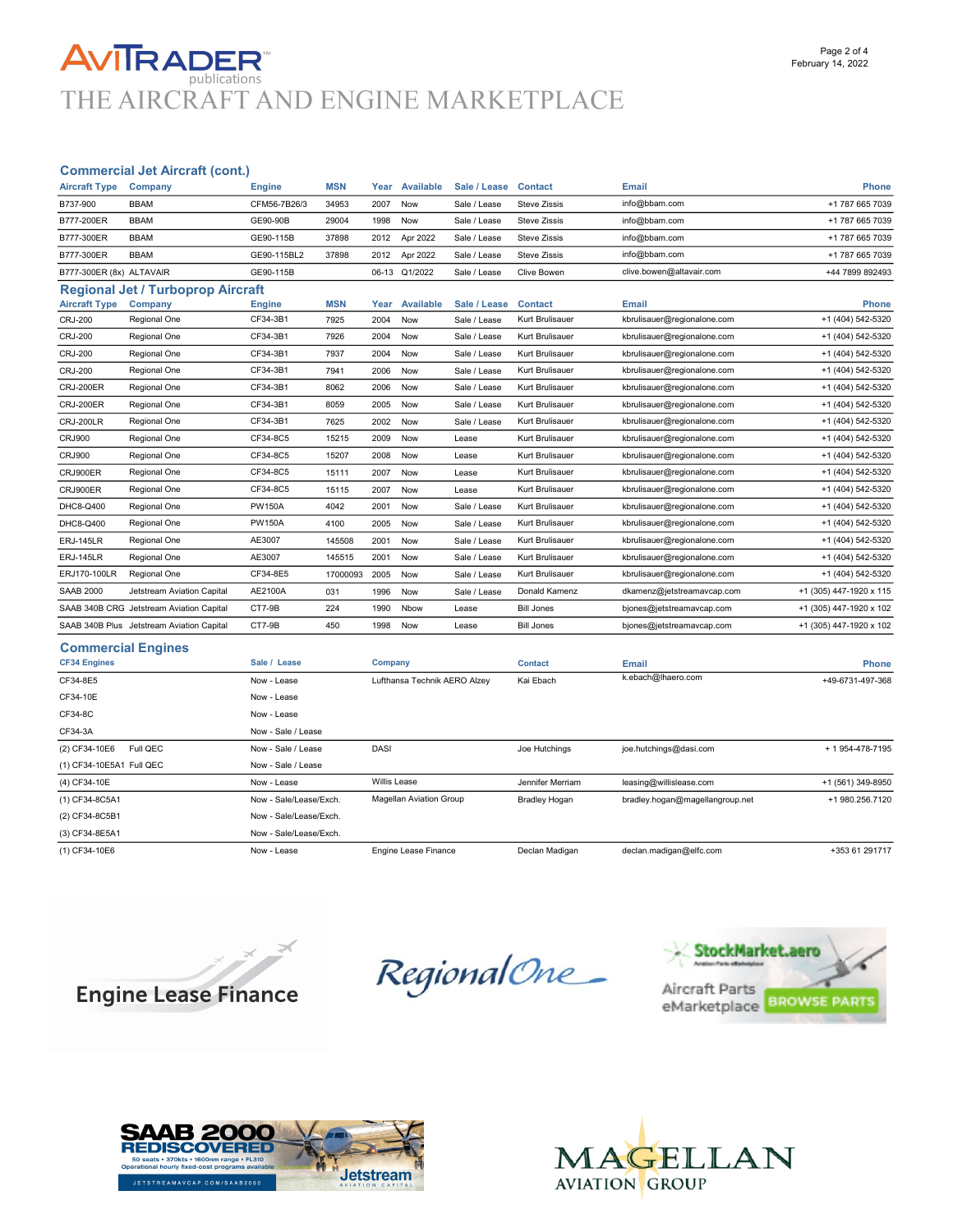## **AVITRADER**<br>THE AIRCRAFT AND ENGINE MARKETPLACE

| g…uwww<br><b>CF6 Engines</b>                  | Sale / Lease                      | Company                          | <b>Contact</b>                   | Email                                                     | Phone                               |
|-----------------------------------------------|-----------------------------------|----------------------------------|----------------------------------|-----------------------------------------------------------|-------------------------------------|
| (1) CF6-80E1A3                                | Now - Sale / Lease                | <b>GA Telesis</b>                |                                  | engines@gatelesis.com                                     |                                     |
| (1) CF6-80E1A4B                               | Now - Sale / Lease                |                                  |                                  |                                                           |                                     |
| (2) CF6-80E                                   | Now - Lease                       | <b>Willis Lease</b>              | Jennifer Merriam                 | leasing@willislease.com                                   | +1 (561) 349-8950                   |
| (1) CF6-80C2B1F                               | Now - Sale/Exchange               | Chromalloy Asset Management      | Hema Krishan                     | Hkrishan@chromalloy.com                                   | +1 845-587-7102                     |
| (1) CF6-80C2B1F                               | Q3/2021 - Sale/Exchange           |                                  |                                  |                                                           |                                     |
| (2) CF6-80E1                                  | Now - Lease                       | Deucalion Aviation Limited       | Jonathan Louch                   | aircraft@deucalion.com                                    | +44 207 256 4449                    |
| <b>CFM Engines</b>                            | Sale / Lease                      | Company                          | <b>Contact</b>                   | Email                                                     | Phone                               |
| (1) CFM56-5B4/P (full QEC)                    | Now - Lease                       | FTAI Aviation LLC                | Tom McFarland                    | tmcfarland@ftaiaviation.com                               | +1 786 785 0787                     |
| (1) CFM56-5B5/P                               | Now - Lease                       |                                  |                                  |                                                           |                                     |
| (1) CFM56-5B6/P                               | Now - Lease                       |                                  |                                  |                                                           |                                     |
| (1) CFM56-5B2/P                               | Now - Lease                       |                                  |                                  |                                                           |                                     |
| (2) CFM56-7B26 (full QEC)                     | Now - Lease                       |                                  |                                  |                                                           |                                     |
| (1) CFM56-7B24                                | Now - Lease                       |                                  |                                  |                                                           |                                     |
| (4) CFM56-7B24/3                              | Now - Lease                       | Willis Lease                     | Jennifer Merriam                 | leasing@willislease.com                                   | +1 (561) 349-8950                   |
| (4) CFM56-5B4/3                               | Now - Lease                       |                                  |                                  |                                                           |                                     |
| (1) CFM56-5C4/P                               | Now - Lease                       |                                  |                                  |                                                           |                                     |
| (4) CFM56-7B24/E                              | Now - Lease                       |                                  |                                  |                                                           |                                     |
| (4) CFM56-7B24                                | Now - Lease                       |                                  |                                  |                                                           |                                     |
| (4) CFM56-7B26                                | Now - Lease                       |                                  |                                  |                                                           |                                     |
| (1) CFM56-5C4                                 | Now - Lease                       |                                  |                                  |                                                           |                                     |
| (4) CFM56-5B4/P                               | Now - Lease                       |                                  |                                  |                                                           |                                     |
| (2) CFM56-7B26/3                              | Now - Lease                       |                                  |                                  |                                                           |                                     |
| (3) CFM56-7B26                                | Now - Sale / Lease                | <b>BBAM</b>                      | <b>Steve Zissis</b>              | info@bbam.com                                             | +1 787 665 7039                     |
| (4) CFM56-5B5/P                               | Now - Sale / Lease                |                                  |                                  |                                                           |                                     |
|                                               | Now - Sale / Lease                |                                  |                                  |                                                           |                                     |
| (2) CFM56-5B6<br>CFM56-5 (all thrust levels)  | Now - Sale / Lease                | <b>Contrail Aviation Support</b> |                                  |                                                           |                                     |
|                                               |                                   |                                  | Steve Williamson                 | steve@contrail.com                                        | +1 720-276-5966                     |
| CFM56-7 (all thrust levels)<br>(2) CFM56-7B22 | Now - Sale / Lease                | Deucalion Aviation Limited       |                                  |                                                           |                                     |
| (multiple) CFM56-5B                           | Now - Lease<br>Now - Sale / Lease | <b>CFM Materials</b>             | Jonathan Louch<br>Josef Noebauer | aircraft@deucalion.com<br>josef.noebauer@cfmmaterials.com | +44 207 256 4449<br>+1 469-628-3756 |
|                                               | Now - Sale / Lease                |                                  |                                  |                                                           |                                     |
| (multiple) CFM56-7B                           |                                   |                                  |                                  |                                                           |                                     |
| (1) CFM56-7B26/3                              | Now - Lease                       | Engine Lease Finance             | Declan Madigan                   | declan.madigan@elfc.com                                   | +353 61 291717                      |
| (1) CFM56-7B24/E                              | Now - Lease                       |                                  |                                  |                                                           |                                     |
| (1) CFM56-5B4/3                               | Now - Lease                       |                                  |                                  |                                                           |                                     |
| (1) CFM56-5C4/P (u/s)                         | Now - Sale                        | Castlelake                       | <b>Stuart MacGregor</b>          | Stuart.macgregor@castlelake.com                           | +44 207 190 6138                    |
| (1) CFM56-7B22/3                              | Now - Lease                       |                                  |                                  |                                                           |                                     |
| (1) CFM56-5B4/P                               | Now - Sale / Lease                | <b>GA Telesis</b>                |                                  | engines@gatelesis.com                                     |                                     |
| (1) CFM56-5B3/P                               | Now - Sale/Lease/Exch.            | <b>Magellan Aviation Group</b>   | <b>Bradley Hogan</b>             | bradley.hogan@magellangroup.net                           | +1 980.256.7120                     |
| (2) CFM56-5B6/P                               | Now - Sale/Lease/Exch.            |                                  |                                  |                                                           |                                     |
| (1) CFM56-7B27                                | Now - Sale/Lease/Exch.            |                                  |                                  |                                                           |                                     |
| <b>GE90 Engines</b>                           | Sale / Lease                      | Company                          | <b>Contact</b>                   | Email                                                     | <b>Phone</b>                        |
| (1) GE90-94B                                  | Now - Lease                       | Engine Lease Finance             | Declan Madigan                   | declan.madigan@elfc.com                                   | +353 61 291717                      |
| (1) GE90-115BL (Propulsor)                    | Now - Lease                       |                                  |                                  |                                                           |                                     |
| (2) GE90-90B                                  | Now - Sale/Lease/Exch.            | <b>BBAM</b>                      | Steve Zissis                     | info@bbam.com                                             | +1 787 665 7039                     |
| <b>LEAP Engines</b>                           | Sale / Lease                      | Company                          | <b>Contact</b>                   | Email                                                     | <b>Phone</b>                        |
| (1) LEAP-1B28                                 | Now - Lease                       | <b>Willis Lease</b>              | Jennifer Merriam                 | leasing@willislease.com                                   | +1 (561) 349-8950                   |
| (2) LEAP-1A33                                 | Now - Lease                       |                                  |                                  |                                                           |                                     |
| (1) LEAP-1A32                                 | Now - Lease                       | <b>Engine Lease Finance</b>      | Declan Madigan                   | declan.madigan@elfc.com                                   | +353 61 291717                      |
| PW 4000 Engines                               | Sale / Lease                      | <b>Company</b>                   | <b>Contact</b>                   | Email                                                     | <b>Phone</b>                        |
| (1) PW4062-3                                  | Now - Sale / Exchange             | Chromalloy Asset Management      | Hema Krishan                     | Hkrishan@chromalloy.com                                   | +1 845-587-7102                     |
| (1) PW4060-3                                  | Q3/2021 - Sale/Exchange           |                                  |                                  |                                                           |                                     |
| <b>PW Small Engines</b>                       | Sale / Lease                      | Company                          | <b>Contact</b>                   | Email                                                     | Phone                               |
| PW119B RGB                                    | Now - Lease                       | Lufthansa Technik AERO Alzey     | Kai Ebach                        | k.ebach@lhaero.com                                        | +49-6731-497-368                    |
| <b>PW119B</b>                                 | Now - Lease                       |                                  |                                  |                                                           |                                     |
| <b>PW120A</b>                                 | Now - Lease                       |                                  |                                  |                                                           |                                     |
| <b>PW121 (ATR)</b>                            | Now - Lease                       |                                  |                                  |                                                           |                                     |
| <b>PW124B</b>                                 | Now - Lease                       |                                  |                                  |                                                           |                                     |
| <b>PW123B</b>                                 | Now - Lease                       |                                  |                                  |                                                           |                                     |
| <b>PW125B</b>                                 | Now - Lease                       |                                  |                                  |                                                           |                                     |
| <b>PW127F</b>                                 | Now - Lease                       |                                  |                                  |                                                           |                                     |
| <b>PW150A</b>                                 | Now - Lease                       |                                  |                                  |                                                           |                                     |
| <b>PW127M</b>                                 | Now - Lease                       |                                  |                                  |                                                           |                                     |
| PW150A RGB                                    | Now - Lease                       |                                  |                                  |                                                           |                                     |